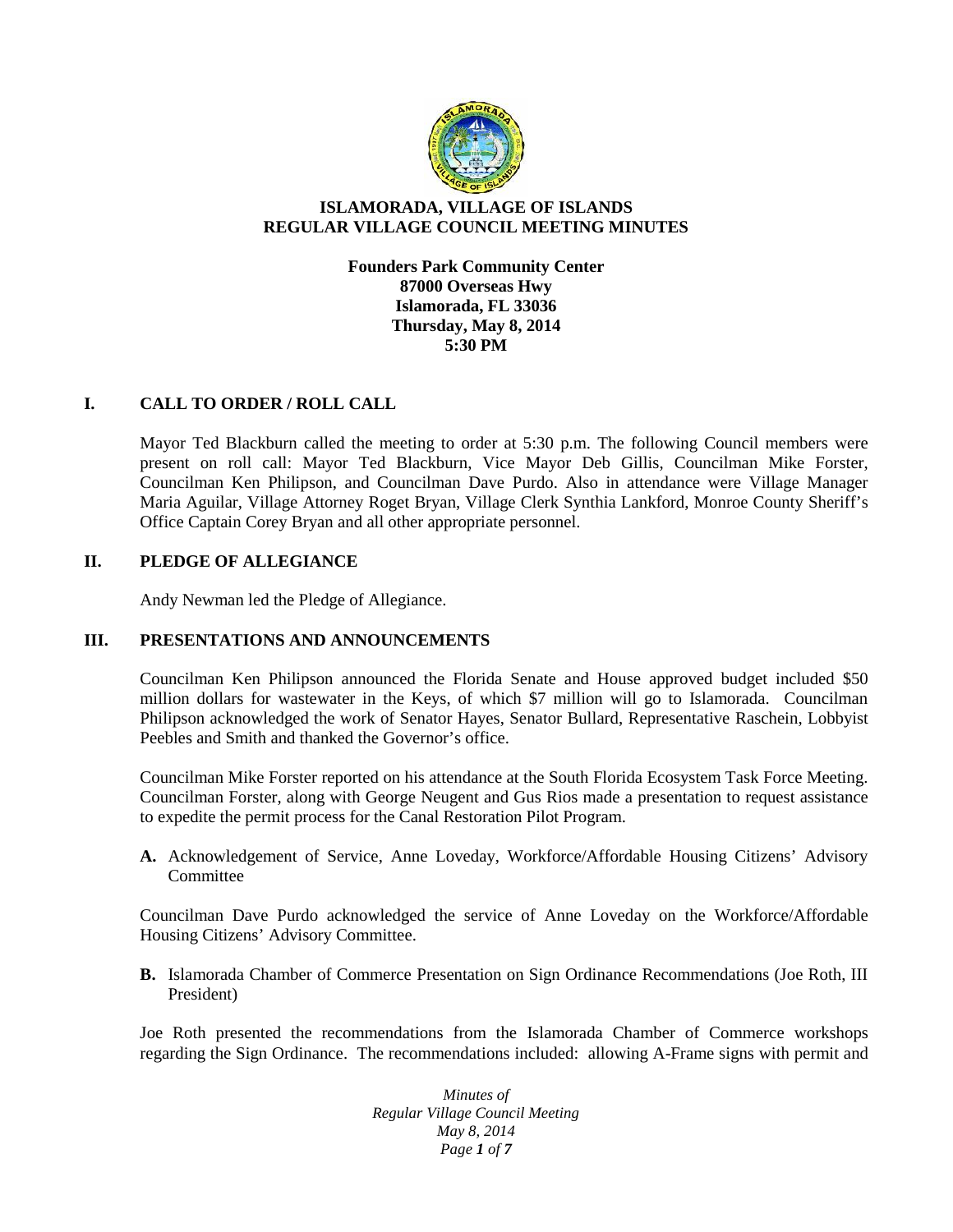design and use standards, prohibiting flutter style feather shaped banners, prohibiting human sign holders included but not limited to those in costume, and amending the Code of Ordinances to allow displays of outdoor merchandise. Council thanked those that attended the sign ordinance meetings and directed staff to schedule a Village Council Workshop for further discussion on the matter.

Mayor Ted Blackburn announced the Village of Islamorada has partnered with Monroe County and the FDEP to hold a Hazardous Waste, Used Oil and Electronic Waste Management and Disposal Workshop for Businesses and Homeowners on May 21, 2014 from 10 a.m. to Noon at the Founders Park Community Center.

# **IV. PUBLIC COMMENT**

Larry Barr stated the solid waste service provider has been inconsistent in their pick-ups.

Sally Bauer advised the recommendations from the Chamber of Commerce workshops came from business owners that were also members of the community.

Van Cadenhead said a prayer and spoke about the negative health impacts of the coral dust from the multitude of construction projects currently underway.

David Guardino noted that there has been inconsistent pick up of recyclables since the delivery of the new cans and requested resurfacing of the road near Treasure Village Montessori.

Director of Public Works John Sutter advised that Advanced Disposal had three new automated trucks delivered earlier in the week and believes that will resolve the service problems being experienced by the community.

Andy Newman announced a Hurricane Preparedness Workshop for the Tourism Industry on Tuesday, May 27, 2014 at the Islander Guy Harvey Resort.

Councilman Dave Purdo expressed concern about a damaged area of pavement on the corner of Deleon Avenue.

Director of Public Works John Sutter advised he would request FDOT enact repairs in the area of concern.

## **V. AGENDA: Request for Deletion / Emergency Additions**

Mayor Ted Blackburn requested Item XIV. A. Discussion Regarding Tea Table and Indian Key Fills are heard under Village Manager report.

# **VI. CITIZENS' ADVISORY COMMITTEE UPDATES**

None.

# **VII. VILLAGE MANAGER REPORTS AND UPDATES**

**A.** CityView Update

*Minutes of Regular Village Council Meeting May 8, 2014 Page 2 of 7*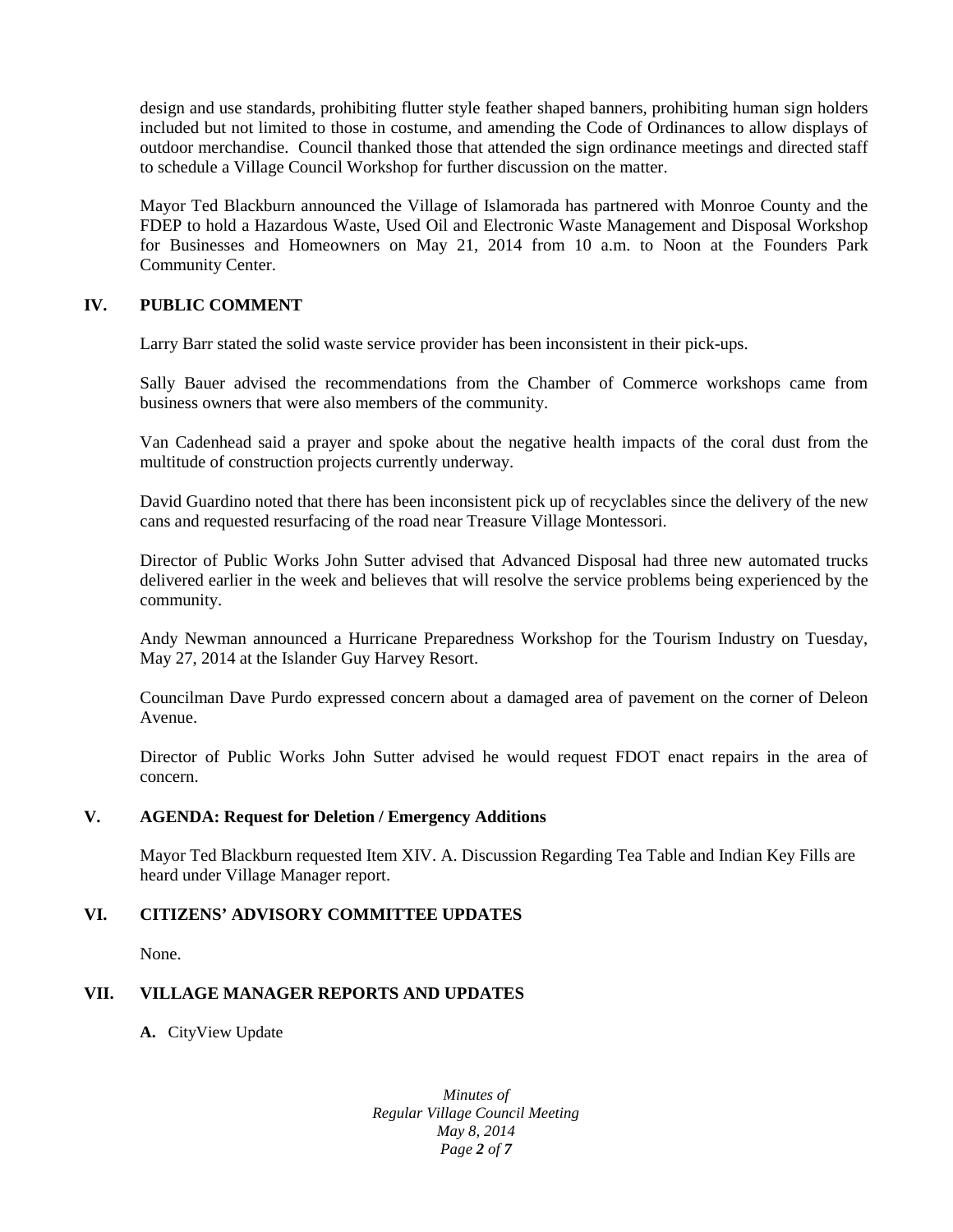Village Manager Maria Aguilar advised consultant Calvin, Giordano & Associates completed a site visit last week and met with Building and Planning staff members to better understand the workflow of the development process. The completed report will be presented to Council as part of the June CityView update.

Councilman Mike Forster inquired on the progress of the amendments TRE/TDR Ordinance.

Director of Planning Cheryl Cioffari advised the item would be brought forward at the June 26, 2014 Council meeting.

**B.** Discussion Regarding Tea Table and Indian Key Fills

Director of Public Works John Sutter advised of the negative environmental impacts and damage occurring in the areas commonly called "the Fills" located from approximately mile markers 79.5 to 77.5. The Fills properties are owned by FDOT, but there is no management or infrastructure for the areas. Large crowds are recreating in the Fills area since the recent closing of water access on Card Sound Road and other areas. Mr. Sutter requested Council's support for a two phased plan; to begin with better delineation of parking areas and the bike path and installation of signage that clearly indicates where visitors are not allowed to go. Phase one would accomplish reducing the size of the crowds to protect the natural resources. Phase two would encompass working with FDOT to create a type of scenic overlook in the area with landscaping, benches and picnic tables.

Mayor Ted Blackburn agreed staff should work with FDOT to install the appropriate signage, delineate parking spaces and no parking areas. Mayor Blackburn indicated FDOT has been much more responsive since the recent news articles regarding the situation at the Fills and recommended Council move forward with authorizing Mr. Sutter to work with FDOT on a temporary plan to address the problems.

Councilman Mike Forster suggested budgeting an off duty police officer to help with enforcement at the Fills.

Captain Corey Bryan advised the Sheriff's office has scheduled an extra officer for the Fills, Sea Oats Beach and Anne's Beach.

Vice Mayor Deb Gillis requested to have a more detailed plan for signage and parking before moving forward.

Mayor Ted Blackburn opened public comment.

Larry Barr encouraged Council to take action to protect the Fills area.

Van Cadenhead suggested staff request FDOT to abandon Indian Key Fill area so the Village can make the area a public park.

Andy Newman spoke in support of providing public access areas in the Fills.

Robby Silk inquired of the percentage of parking that would be impacted by the changes recommended by Mr. Sutter.

Director of Public Works John Sutter advised parking would be reduced by two-thirds in the fills and encouraged a public announcement of the new management practices being initiated in the area.

David Guardino suggested contacting Representative Holly Raschein to assist in resolving the problem at the Fills.

> *Minutes of Regular Village Council Meeting May 8, 2014 Page 3 of 7*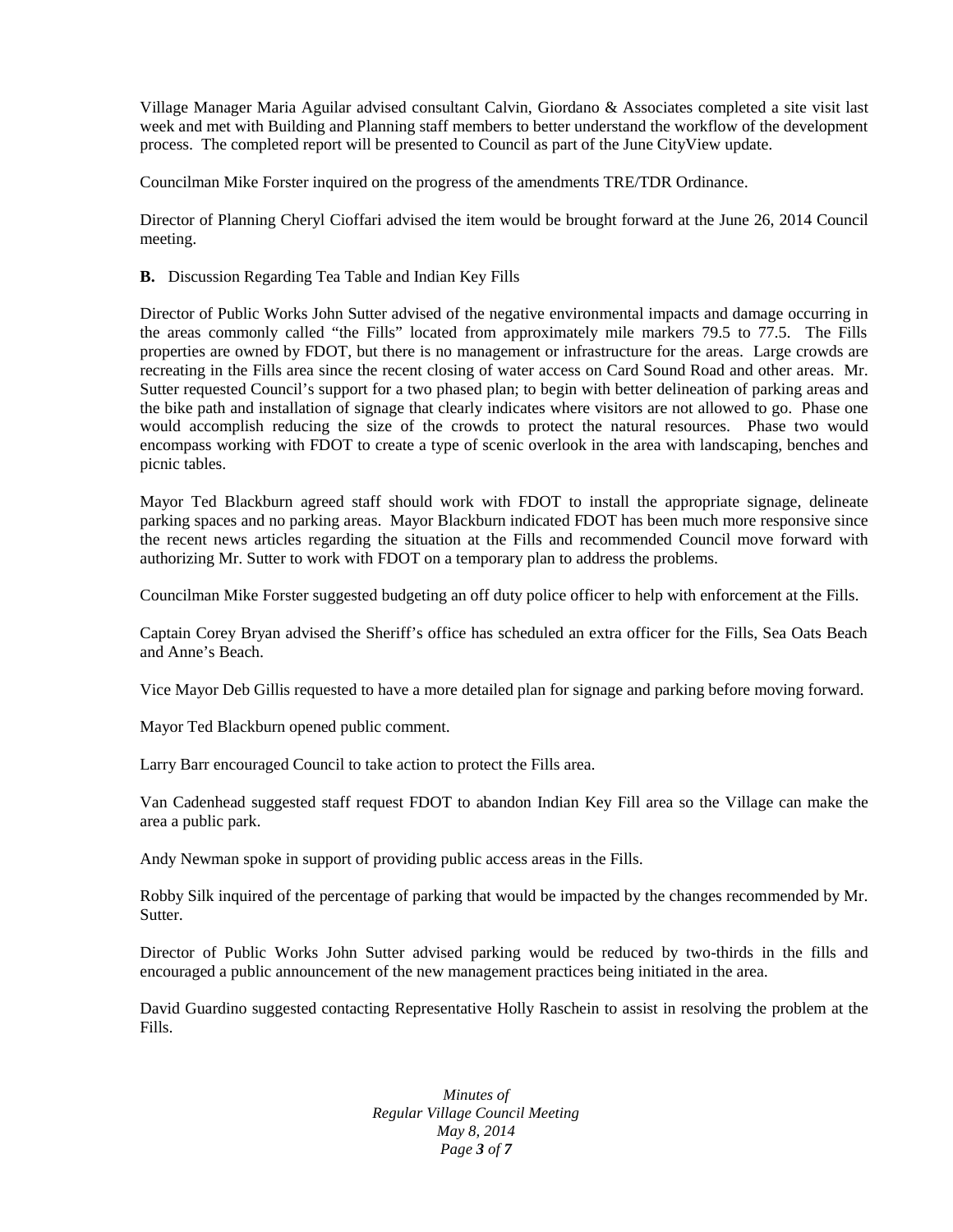Joe Roth offered the assistance of the Chamber of Commerce and advised hoteliers without water access depend on the use of the Fills for their guests.

Mayor Ted Blackburn closed public comment.

Councilman Mike Forster expressed concern about giving a department head authority to negotiate a plan with FDOT and recommended any plan come before Council for approval.

Councilman Ken Philipson suggesting drafting a letter to FDOT acknowledging their cooperation working with the Village to resolve the situation at the Fills and would support installation of signs to clarify where parking is allowed.

Councilman Dave Purdo recommended Council direct Mr. Sutter to work with FDOT on a temporary plan to install signage and delineate parking spaces in the Fills.

Buddy Pinder suggested directing staff to move forward with FDOT.

Director of Public Works John Sutter requested Council authorize staff to work with FDOT to implement short term signage so that law enforcement can enforce no parking and vehicles causing damage. Mr. Sutter stated this would be a first step subject to modification as time progresses. The scenic overlook concept for the fills discussed earlier in the meeting is a long term project and was presented as a proposed conceptualization of area.

Councilman Ken Philipson made a motion to control the parking in the Fills with clarified signs; Councilman Dave Purdo seconded the motion. The motion passed 3-2 with Vice Mayor Deb Gillis and Councilman Mike Forster voting against.

### **VIII. CONSENT AGENDA**

(All items on the Consent Agenda are considered routine by the Village Council and will be approved by one motion. There will be no separate discussion of these items unless a Councilmember so requests, in which event, the item will be moved to the Main Agenda.)

**A.** Minutes: **TAB 1**

April 23, 2014 Village Council Workshop

April 24, 2014 Regular Village Council Meeting

Councilman Ken Philipson made a motion to approve; Councilman Dave Purdo seconded the motion. Council voted all in favor. The motion passed 5-0.

## **IX. WASTEWATER MATTERS**

**A.** Wastewater Project Update

Wastewater Utility Director Greg Tindle advised flow to the Key Largo Wastewater Treatment District will begin after final testing and DEP approval.

**B.** Discussion Regarding Grinder Pump Program Change Order Language **TAB 2**

*Minutes of Regular Village Council Meeting May 8, 2014 Page 4 of 7*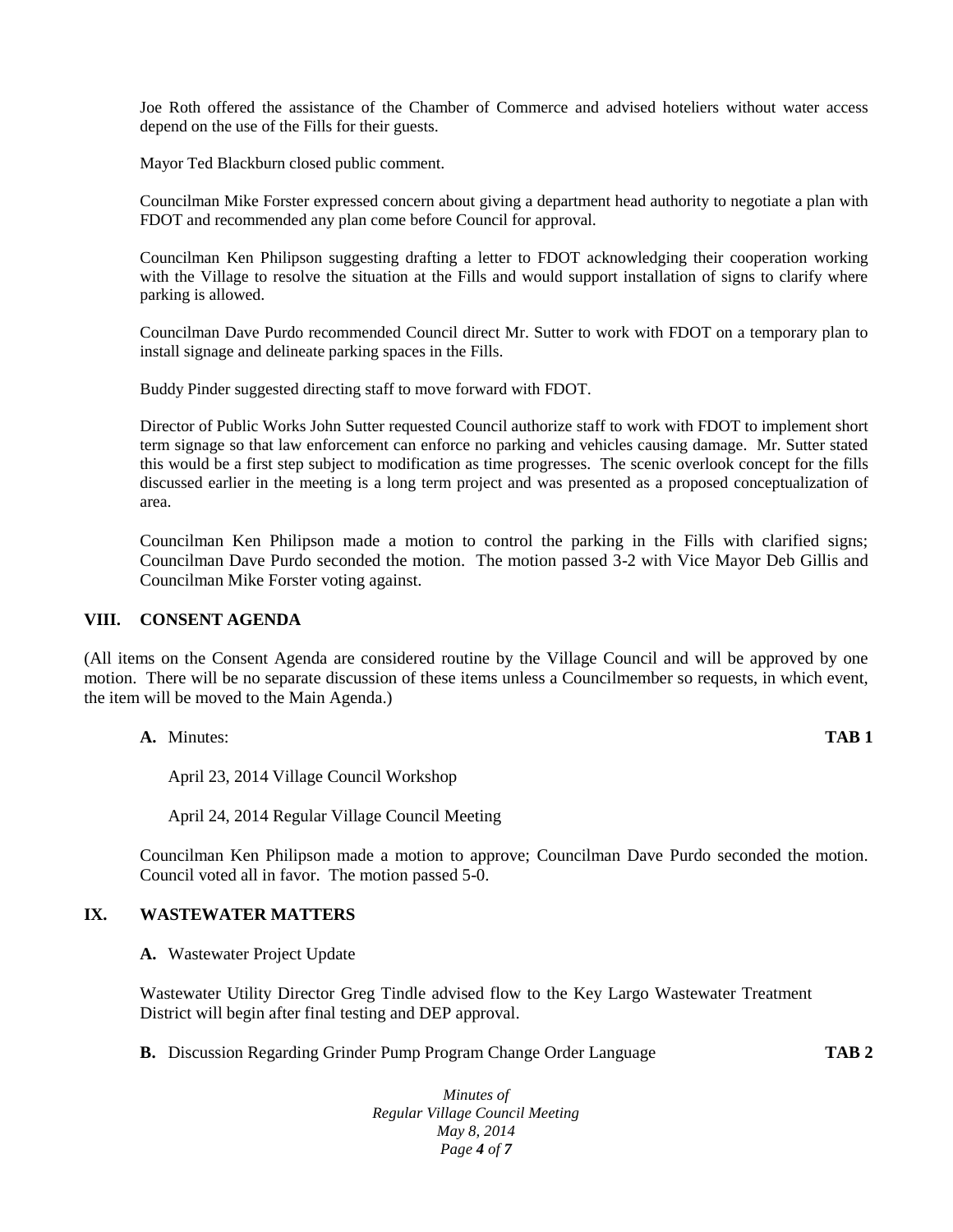Tom Brzezinski presented a draft of Change Order No. 6 addressing the residential grinder pump program. The process will be as follows: Reynolds will mail out easement requests and a lateral locate sheet to homeowners that qualify for the program; if no response is received after thirty days Reynolds will begin calling and send a certified letter. Reynolds will wait another fifteen days, after which they will visit the property, knock on the door and leave a door hanger. If Reynolds does not receive any response after an additional fifteen days the property will be considered as opted out of the grinder pump program.

Change Order No. 6 will address the capital piece of the program; a separate change order will be presented to Council in June that will address the operations and maintenance piece.

Mr. Brzezinski advised he will bring forward, for Council's consideration, options for a program to assist residential units greater than four EDUs and commercial properties.

Mayor Ted Blackburn opened public comment.

Gretchen Luff inquired regarding vacuum line installations and septic tank abandonment.

Mayor Ted Blackburn closed public comment.

## **X. ORDINANCES**

**A.** Second Reading – Land Development Regulation Amendments Regarding Nonconforming **TAB 3 Structures** 

Village Attorney Roget Bryan read the title of the Ordinance. Director of Planning Cheryl Cioffari presented the staff report recommending approval on second reading.

Mayor Ted Blackburn opened public comment; no public comment was offered.

Vice Mayor Deb Gillis made a motion to approve; Councilman Ken Philipson seconded the motion. Council voted all in favor. The motion passed 5-0.

**B.** Second Reading – Amendment to Land Development Regulations Concerning Bulkheads, **TAB 4** Seawalls or Riprap

Village Attorney Roget Bryan read the title of the Ordinance. Environmental Planner Susan Sprunt presented the staff report recommending approval on second reading.

Mayor Ted Blackburn opened public comment; no public comment was offered.

Councilman Mike Forster made a motion to approve; Vice Mayor Deb Gillis seconded the motion. Council voted all in favor. The motion passed 5-0.

# **XI. QUASI-JUDICIAL**

None

*Minutes of Regular Village Council Meeting May 8, 2014 Page 5 of 7*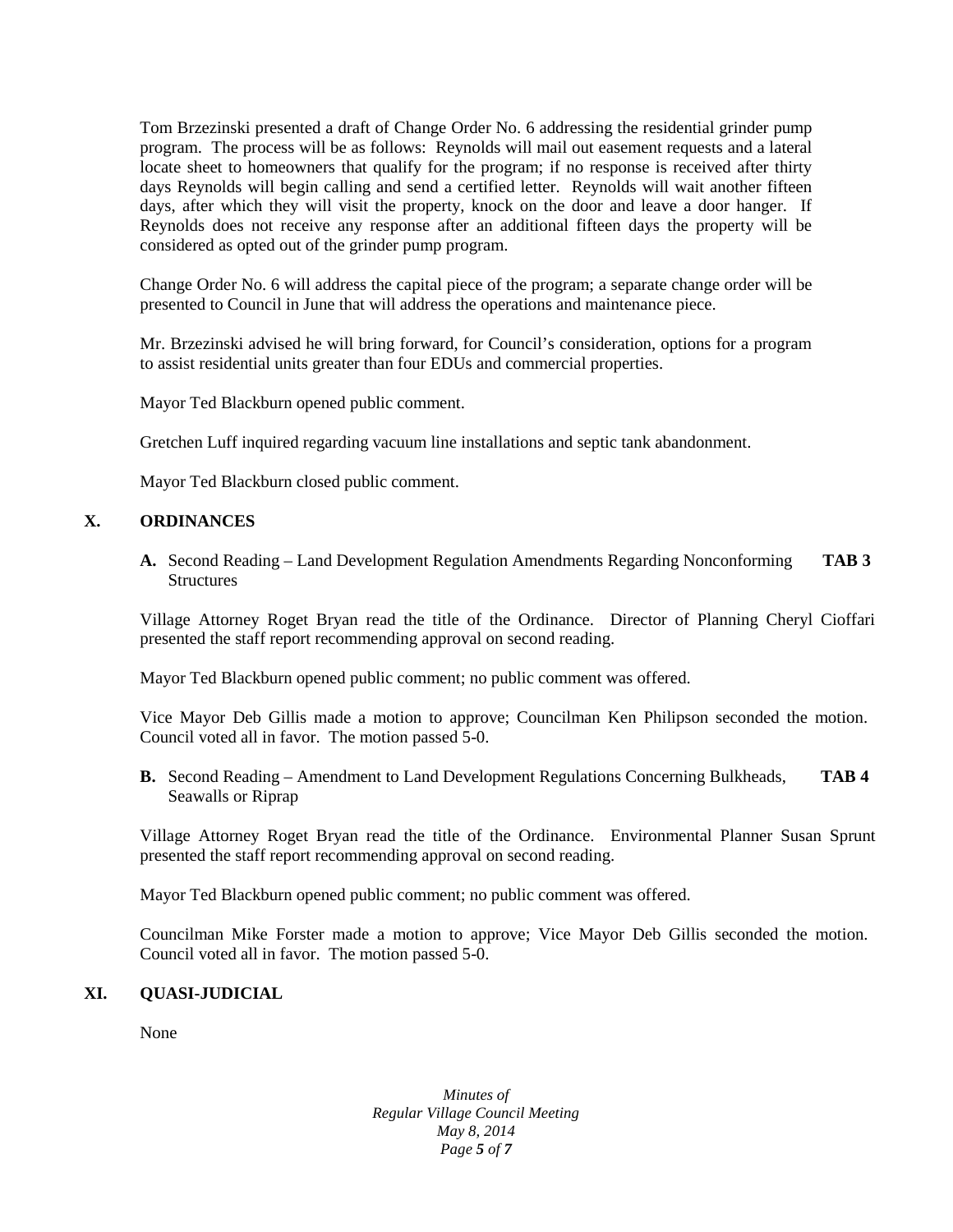### **XII. RESOLUTIONS**

**A.** Approval of Agreement with Erin L. Deady, P.A. for Sea Level Rise/Sustainability **TAB 5** Action Plan

Village Attorney Roget Bryan read the title of the Resolution. Planner Shane Laakso provided the staff report and discussed the different tasks involved for completing a report on Seal Level Rise and Sustainability. The cost of the Sea Level Rise scope of work is \$59,433. The cost of Sustainability and Sea Level Rise scope of work is \$81,103. Planner Laakso recommended Council approve an agreement with Erin L. Deady, P.A. and provide direction on the scope of work.

Councilman Ken Philipson expressed concern about expending funds for community meetings that would have little attendance and inquired of the staff costs involved to complete the project.

Councilman Mike Forster stressed the importance of a Sea Level Rise Study, but does not support the Sustainability scope of work.

Mayor Ted Blackburn opened public comment.

Van Cadenhead spoke in support of a Sea Level Rise Study.

Mayor Ted Blackburn closed public comment.

Councilman Mike Forster made a motion to approve the Sea Level Rise scope of work at a cost of \$59,433; Vice Mayor Deb Gillis seconded the motion. Council voted all in favor. The motion passed 5-  $\Omega$ .

## **XIII. MOTIONS**

None

### **XIV. MAYOR / COUNCIL COMMUNICATIONS**

Councilman Ken Philipson advised he requested Village Attorney Roget Bryan to bring back tentative language on restricting the areas in which medical marijuana can be dispensed.

Mayor Ted Blackburn advised a Charter amendment petition limiting commercial square footage was being circulated for a referendum on the November ballot.

## **XV. VILLAGE ATTORNEY / VILLAGE MANAGER COMMUNICATIONS**

Director of Planning Cheryl Cioffari invited members of the public to attend the Community Character Task Force meetings held Tuesday evenings at 5:30 in the Founders' Park Community center.

Village Manager Maria Aguilar advised State Lobbyist's Peebles and Smith have confirmed the Florida Senate and House have approved the naming the Indian Key Irving R. Eyster Bridge and will present a Resolution to Council once the bill is signed into law by the Governor.

> *Minutes of Regular Village Council Meeting May 8, 2014 Page 6 of 7*